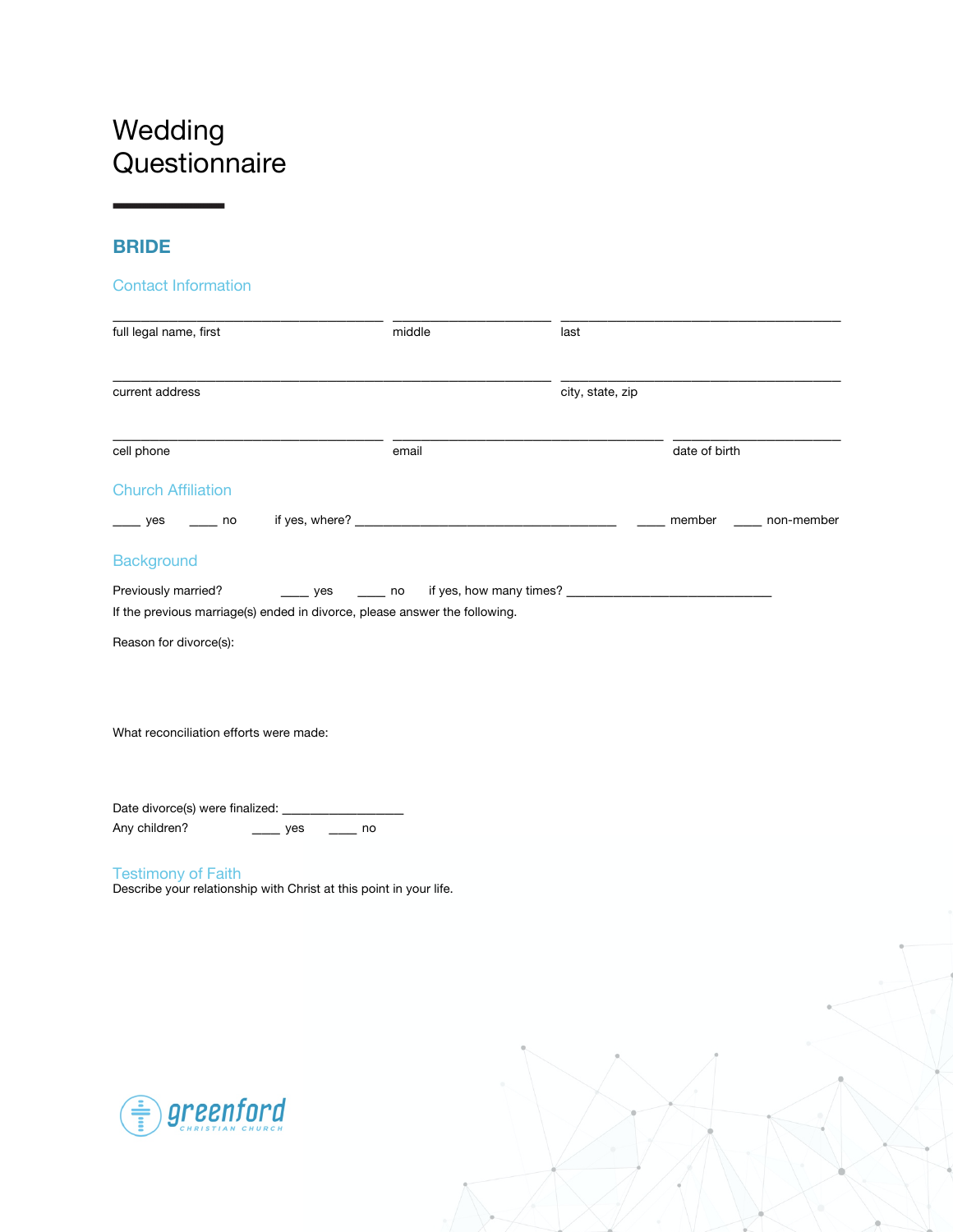#### **GROOM**

#### Contact Information

| full legal name, first                                                     | middle    | last             |                   |  |
|----------------------------------------------------------------------------|-----------|------------------|-------------------|--|
|                                                                            |           |                  |                   |  |
| current address                                                            |           | city, state, zip |                   |  |
| cell phone                                                                 | email     |                  | date of birth     |  |
| <b>Church Affiliation</b>                                                  |           |                  |                   |  |
| $yes$ no                                                                   |           |                  | member non-member |  |
| <b>Background</b>                                                          |           |                  |                   |  |
| Previously married?                                                        |           |                  |                   |  |
| If the previous marriage(s) ended in divorce, please answer the following. |           |                  |                   |  |
| Reason for divorce(s):                                                     |           |                  |                   |  |
|                                                                            |           |                  |                   |  |
| What reconciliation efforts were made:                                     |           |                  |                   |  |
| Date divorce(s) were finalized: _________________                          |           |                  |                   |  |
| Any children?                                                              | yes<br>no |                  |                   |  |
| <b>Testimony of Faith</b>                                                  |           |                  |                   |  |

Describe your relationship with Christ at this point in your life.